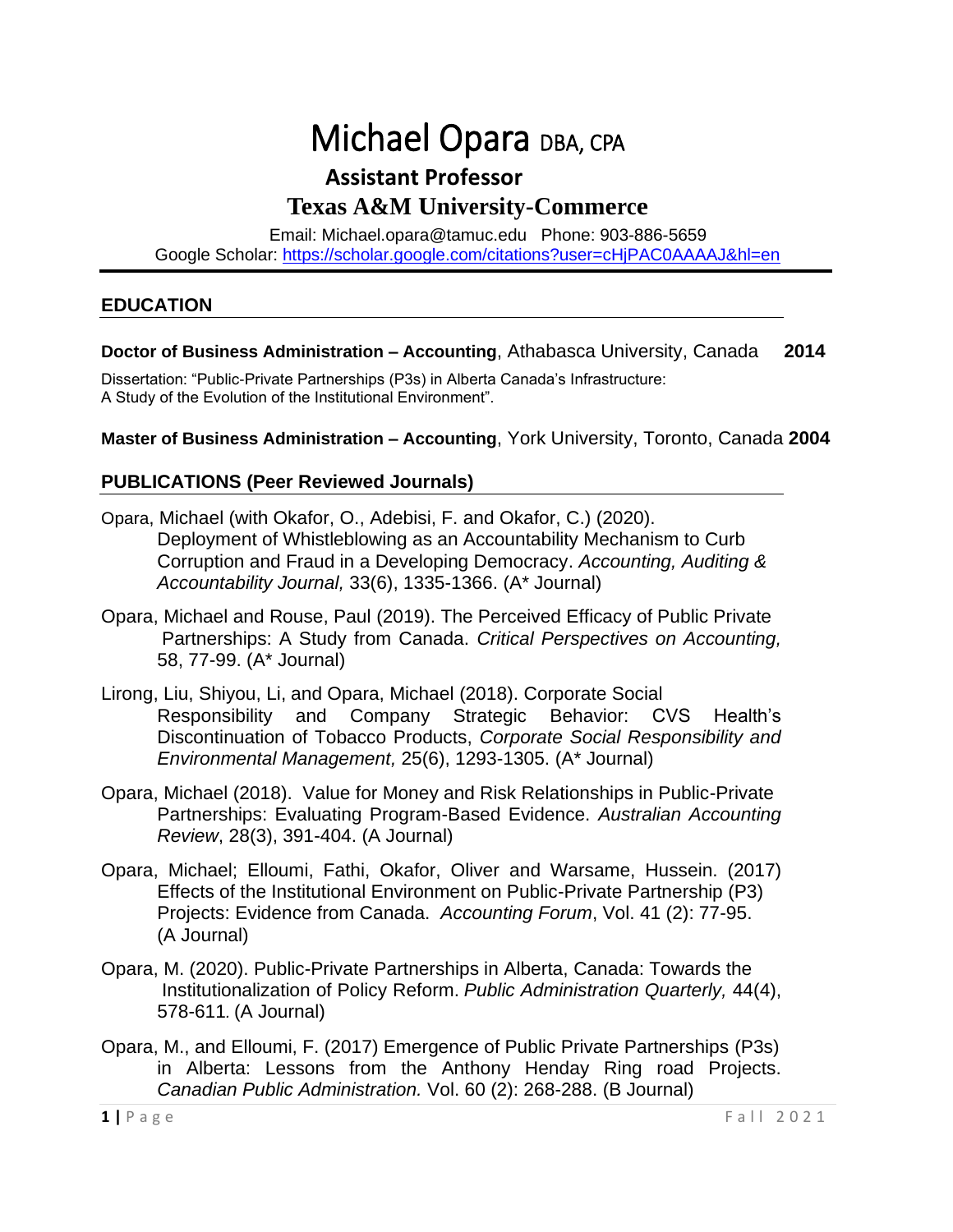- Okafor Oliver, Opara Michael and Adebisi Festus (2020). Whistleblowing and the Fight Against Corruption and Fraud in Nigeria: Perceptions of Anti-Corruption Agents (ACAs). *Crime, Law and Social Change* 73**,** 115–132. (B Journal)
- Opara, M., Muhammad, A., and Cremeans, M. (2018), Internet-Based Financial Reporting in West Africa: An Exploratory Study of Ghana and Nigeria*, International Business Management,* 12(3), 311-322*.* (B Journal)

# **MANUSCRIPTS UNDER REVIEW:**

- Opara, M., Okafor, O., Ufodike, A., and Kalu, K. "Institutional Entrepreneurship: Collaborative Change in a Complex Canadian Organization" *Accounting, Auditing & Accountability Journal* (A\* Journal).
- Opara, Michael, Okafor, Oliver and Ufodike, Akolisa. "Invisible Actors: Employee Micro-Activities on the Development and Codification P3s as a Management Practice in the US" *Australian Journal of Public Administration* (A Journal).
- Ufodike, A., Okafor, O., & Opara, M. "Accounting and Accountability: A non-hierarchical Perspective from Canadian First Nations". *Financial Accountability & Management Journal* (A Journal).
- Opara, Michael with Okafor, O and Adebisi, F. "Understanding Financial Executives Perceptions of and Support for Climate Change Policies: Evidence from Canada". *Accounting Forum* (A Journal).
- Ufodike, A., Okafor, O., & Opara, M. "The Quest for Legitimacy: The Role of Gatekeepers in First Nations' Healthcare". *Accounting Perspectives* (B Journal*)*.

# **MANUSCRIPTS UNDER DEVELOPMENT:**

- Opara, Michael. Management Accounting as a Change Driver in the Steel Fabrication Industry in Canada – The Disruptive Case of Strutek, Canada
- Opara, Michael Conflicted between State and Markets: The Possibilities and Pitfalls of Innovative Financing Models in Emerging Economies.
- Opara, Michael The Institutionalization of Corporate Social Responsibility in Healthcare Management: What CVS Health Brings to the Table
- Opara, Michael An investigation of the role of Institutional and Policy Entrepreneurship in Public Infrastructure Development in Western Canada.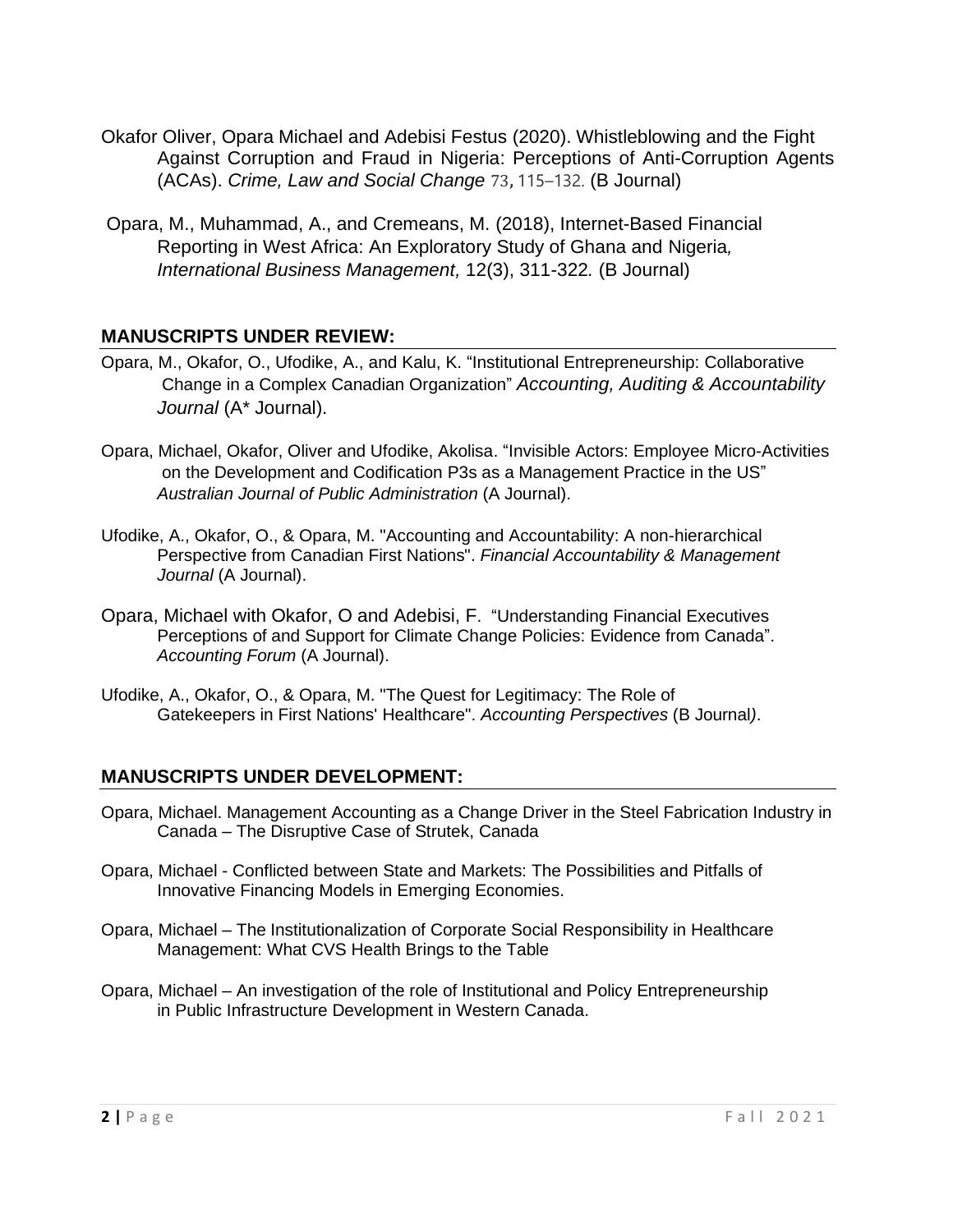#### **AWARDS**

Professor Chuck Arize Junior Faculty Award for Research Excellence (2020) Texas A&M University - Commerce

#### **CONFERENCE PRESENTATIONS**

- Opara, Okafor and Kalu (2020). Effects of Values and Beliefs on Support for Carbon Tax: An Actor Perspective from Canada and the United States. Presented at the CAAA Conference, Saskatoon Canada, June 2020.
- Opara, Okafor and Ufodike (2019). From Contestation to Acceptance: The Institutionalization of P3s as a Management Practice in Canada and the US. Presented at: British Accounting and Finance Association 50<sup>th</sup> Annual Conference, Birmingham, UK, April 2019.
- Okafor, Opara and Adebisi (2018). Perceptions of Anti-Corruption Agents (ACAs) in the Deployment of Whistleblowing to Combat Corruption and Fraud – Presented at the Proceedings for the 2018 Administrative Sciences Association of Canada (ASAC) Conference in Toronto.
- Opara, M. (2017). Does Neo-Institutional Theory Explain the Perceived Efficacy of Public Private Partnerships? Annual AUFB Accounting, Research and Teaching Conference. Edmonton, Alberta May 26, 2017.
- Opara, M., Elloumi, F., Okafor, O., & Warsame, H. (2016). Influence of the Institutional Environment on P3 Projects: Evidence from Canada. Presented at the 2016 Annual Conference of the Canadian Academic Accounting Association, (CAAA) St John's, Newfoundland and Labrador, Canada.
- Opara, M. (2016). Evaluating Motivations behind Alberta's Public Private Partnerships (P3s) Program. 36th International Business Research Conference. Toronto, July 14-16, 2016.

# **CURRENT COURSES – Spring 2016 – Current**

- Advanced Managerial Accounting (ACCT 525)
- Governmental Accounting and Non-Profit Organizations (ACCT 522)
- Government and Not-for-Profit Accounting (ACCT 437)

# **TEACHING EXPERIENCE - Instructor**

| MacEwan University, School of Business, Edmonton, Canada                        | 2012-2015 |
|---------------------------------------------------------------------------------|-----------|
| • Managerial Accounting (ACCT 322)<br>• Intermediate Cost Accounting (ACCT 324) |           |
| University of Lethbridge, Faculty of Management, Lethbridge, Canada             | 2013-2015 |
| 3 Page                                                                          | Fall 2021 |